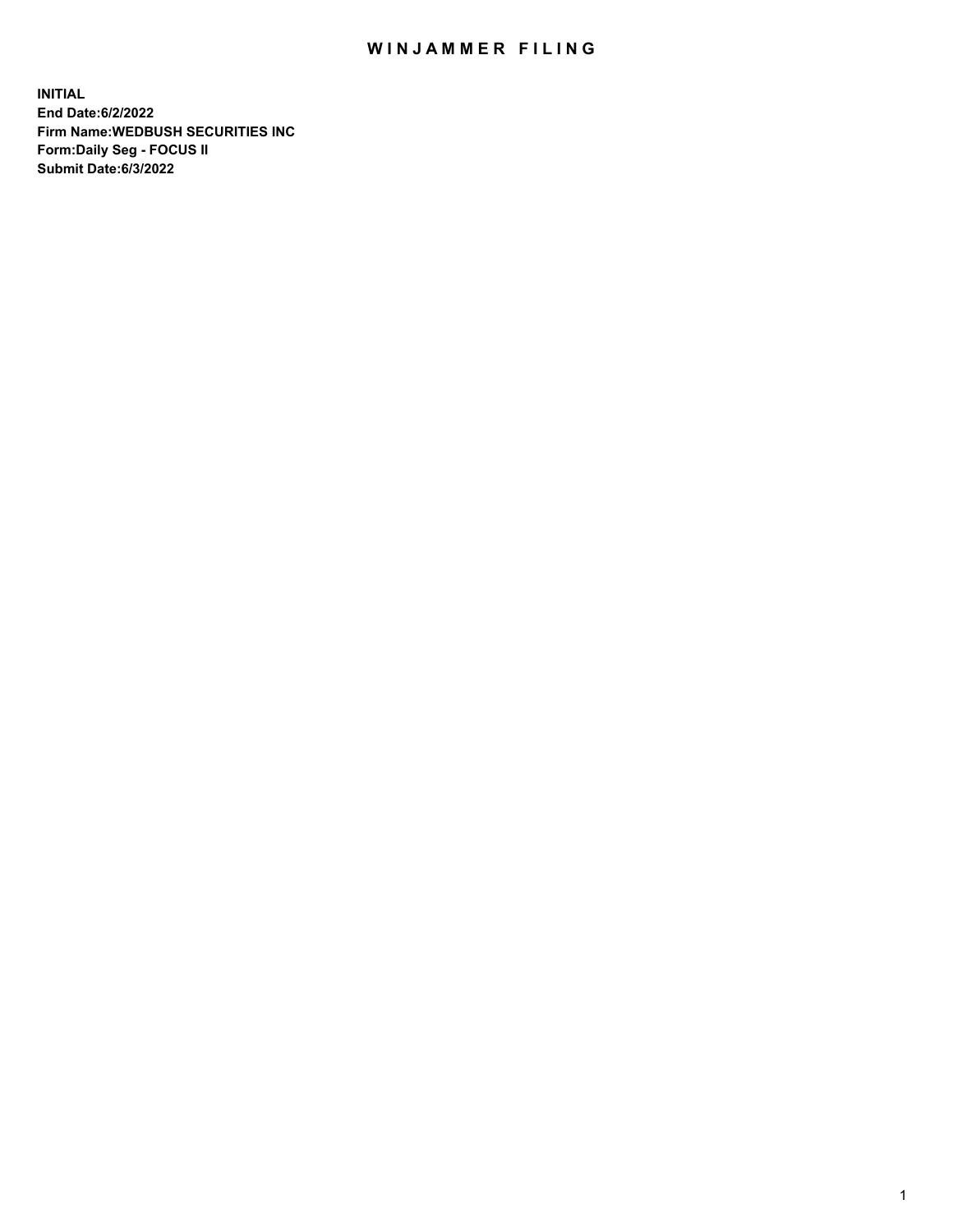**INITIAL End Date:6/2/2022 Firm Name:WEDBUSH SECURITIES INC Form:Daily Seg - FOCUS II Submit Date:6/3/2022 Daily Segregation - Cover Page**

| Name of Company                                                                                                                                                                                                                                                                                                                | <b>WEDBUSH SECURITIES INC</b>                        |
|--------------------------------------------------------------------------------------------------------------------------------------------------------------------------------------------------------------------------------------------------------------------------------------------------------------------------------|------------------------------------------------------|
| <b>Contact Name</b>                                                                                                                                                                                                                                                                                                            | <b>Kevin Wirth</b>                                   |
| <b>Contact Phone Number</b>                                                                                                                                                                                                                                                                                                    | 312-784-0475                                         |
| <b>Contact Email Address</b>                                                                                                                                                                                                                                                                                                   | kevin.wirth@wedbush.com                              |
| FCM's Customer Segregated Funds Residual Interest Target (choose one):<br>a. Minimum dollar amount: ; or<br>b. Minimum percentage of customer segregated funds required:% ; or<br>c. Dollar amount range between: and; or<br>d. Percentage range of customer segregated funds required between:% and%.                         | 19,000,000<br><u>0</u><br><u>00</u><br>00            |
| FCM's Customer Secured Amount Funds Residual Interest Target (choose one):<br>a. Minimum dollar amount: ; or<br>b. Minimum percentage of customer secured funds required:%; or<br>c. Dollar amount range between: and; or<br>d. Percentage range of customer secured funds required between:% and%.                            | 1,000,000<br><u>0</u><br><u>00</u><br>0 <sub>0</sub> |
| FCM's Cleared Swaps Customer Collateral Residual Interest Target (choose one):<br>a. Minimum dollar amount: ; or<br>b. Minimum percentage of cleared swaps customer collateral required:% ; or<br>c. Dollar amount range between: and; or<br>d. Percentage range of cleared swaps customer collateral required between:% and%. | $\frac{\frac{0}{0}}{\frac{0}{0}}$<br><u>00</u>       |

Attach supporting documents CH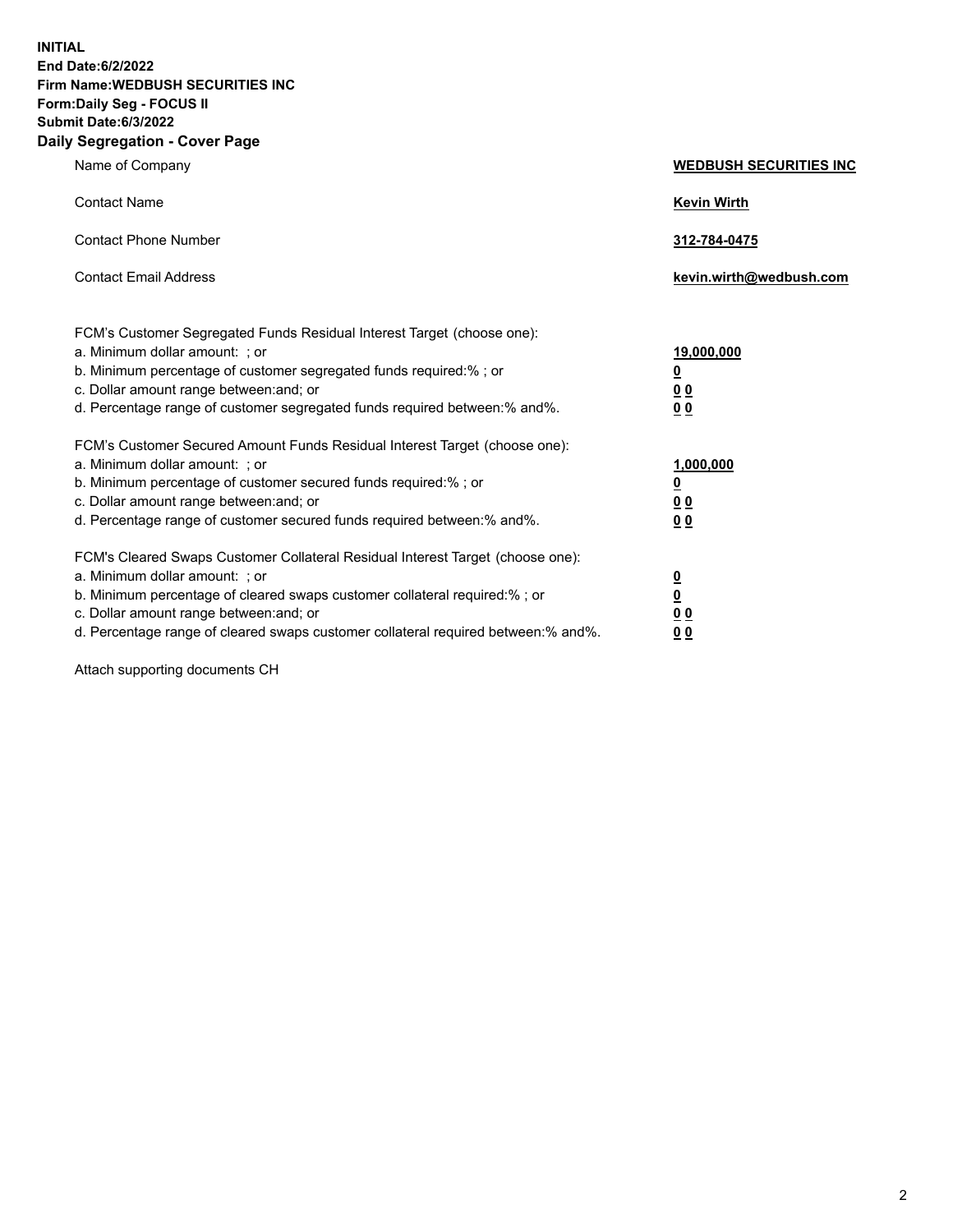**INITIAL End Date:6/2/2022 Firm Name:WEDBUSH SECURITIES INC Form:Daily Seg - FOCUS II Submit Date:6/3/2022 Daily Segregation - Secured Amounts**

Foreign Futures and Foreign Options Secured Amounts Amount required to be set aside pursuant to law, rule or regulation of a foreign government or a rule of a self-regulatory organization authorized thereunder **0** [7305] 1. Net ledger balance - Foreign Futures and Foreign Option Trading - All Customers A. Cash **36,734,179** [7315] B. Securities (at market) **0** [7317] 2. Net unrealized profit (loss) in open futures contracts traded on a foreign board of trade **-673,757** [7325] 3. Exchange traded options a. Market value of open option contracts purchased on a foreign board of trade **510** [7335] b. Market value of open contracts granted (sold) on a foreign board of trade **-15,950** [7337] 4. Net equity (deficit) (add lines 1. 2. and 3.) **36,044,982** [7345] 5. Account liquidating to a deficit and account with a debit balances - gross amount **4,901** [7351] Less: amount offset by customer owned securities **0** [7352] **4,901** [7354] 6. Amount required to be set aside as the secured amount - Net Liquidating Equity Method (add lines 4 and 5) **36,049,883** [7355] 7. Greater of amount required to be set aside pursuant to foreign jurisdiction (above) or line 6. **36,049,883** [7360] FUNDS DEPOSITED IN SEPARATE REGULATION 30.7 ACCOUNTS 1. Cash in banks A. Banks located in the United States **16,960,444** [7500] B. Other banks qualified under Regulation 30.7 **4,947,781** [7520] **21,908,225** [7530] 2. Securities A. In safekeeping with banks located in the United States **0** [7540] B. In safekeeping with other banks qualified under Regulation 30.7 **0** [7560] **0** [7570] 3. Equities with registered futures commission merchants A. Cash **10,764,082** [7580] B. Securities **0** [7590] C. Unrealized gain (loss) on open futures contracts **0** [7600] D. Value of long option contracts **0** [7610] E. Value of short option contracts **0** [7615] **10,764,082** [7620] 4. Amounts held by clearing organizations of foreign boards of trade A. Cash **7,676,365** [7640] B. Securities **0** [7650] C. Amount due to (from) clearing organization - daily variation **0** [7660] D. Value of long option contracts **0** [7670] E. Value of short option contracts **0** [7675] **7,676,365** [7680] 5. Amounts held by members of foreign boards of trade A. Cash **296,915** [7700] B. Securities **0** [7710] C. Unrealized gain (loss) on open futures contracts **0** [7720] D. Value of long option contracts **510** [7730] E. Value of short option contracts **-15,950** [7735] **281,475** [7740] 6. Amounts with other depositories designated by a foreign board of trade **0** [7760] 7. Segregated funds on hand **0** [7765] 8. Total funds in separate section 30.7 accounts **40,630,147** [7770] 9. Excess (deficiency) Set Aside for Secured Amount (subtract line 7 Secured Statement Page 1 from Line 8) **4,580,264** [7380] 10. Management Target Amount for Excess funds in separate section 30.7 accounts **1,000,000** [7780] 11. Excess (deficiency) funds in separate 30.7 accounts over (under) Management Target **3,580,264** [7785]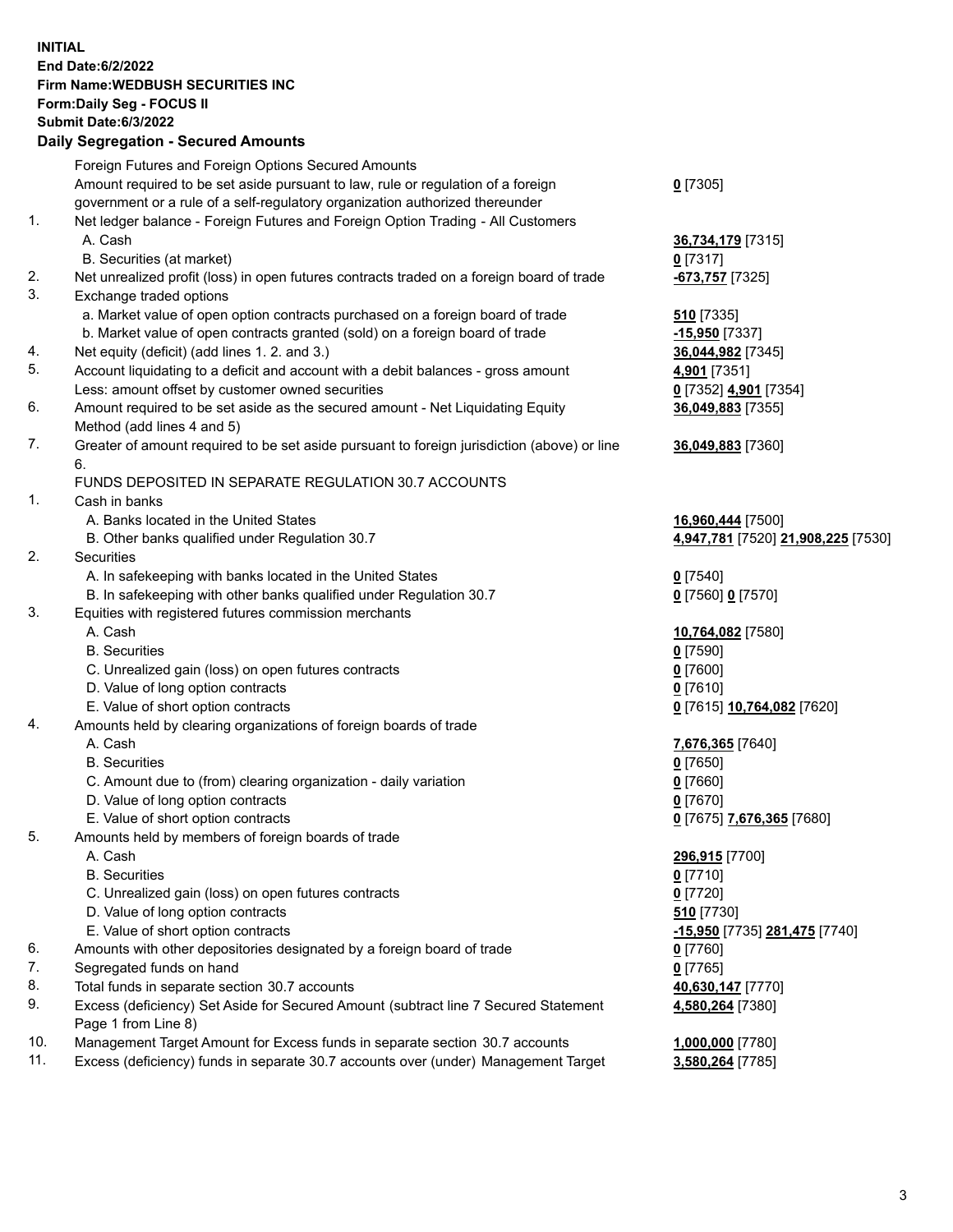|                | <b>INITIAL</b><br><b>End Date:6/2/2022</b><br><b>Firm Name: WEDBUSH SECURITIES INC</b><br>Form: Daily Seg - FOCUS II |                                  |
|----------------|----------------------------------------------------------------------------------------------------------------------|----------------------------------|
|                | <b>Submit Date:6/3/2022</b>                                                                                          |                                  |
|                | Daily Segregation - Segregation Statement                                                                            |                                  |
| 1 <sub>1</sub> | SEGREGATION REQUIREMENTS(Section 4d(2) of the CEAct)<br>Net ledger balance                                           |                                  |
|                | A. Cash                                                                                                              | 2,174,412,192 <sub>[7010]</sub>  |
|                | B. Securities (at market)                                                                                            | 197,024,112 [7020]               |
| 2.             | Net unrealized profit (loss) in open futures contracts traded on a contract market                                   | 960,674,131 [7030]               |
| 3.             | Exchange traded options                                                                                              |                                  |
|                | A. Add market value of open option contracts purchased on a contract market                                          | 7,392,116,312 [7032]             |
|                | B. Deduct market value of open option contracts granted (sold) on a contract market                                  | -5,291,736,733 [7033]            |
| 4.             | Net equity (deficit) (add lines 1, 2 and 3)                                                                          | 5,432,490,014 [7040]             |
| 5.             | Accounts liquidating to a deficit and accounts with                                                                  |                                  |
|                | debit balances - gross amount                                                                                        | 6,119,428 [7045]                 |
|                | Less: amount offset by customer securities                                                                           | -5,258,370 [7047] 861,058 [7050] |
| 6.             | Amount required to be segregated (add lines 4 and 5)                                                                 | 5,433,351,072 [7060]             |
|                | FUNDS IN SEGREGATED ACCOUNTS                                                                                         |                                  |
| 7.             | Deposited in segregated funds bank accounts                                                                          |                                  |
|                | A. Cash                                                                                                              | 874,460,812 [7070]               |
|                | B. Securities representing investments of customers' funds (at market)                                               | $0$ [7080]                       |
|                | C. Securities held for particular customers or option customers in lieu of cash (at                                  | 482,285 [7090]                   |
|                | market)                                                                                                              |                                  |
| 8.             | Margins on deposit with derivatives clearing organizations of contract markets                                       |                                  |
|                | A. Cash                                                                                                              | 1,336,833,227 [7100]             |
|                | B. Securities representing investments of customers' funds (at market)                                               | 948,589,004 [7110]               |
|                | C. Securities held for particular customers or option customers in lieu of cash (at<br>market)                       | 192,638,192 [7120]               |
| 9.             | Net settlement from (to) derivatives clearing organizations of contract markets                                      | 28,185,932 [7130]                |
| 10.            | Exchange traded options                                                                                              |                                  |
|                | A. Value of open long option contracts                                                                               | 7,392,116,312 [7132]             |
|                | B. Value of open short option contracts                                                                              | -5,291,736,733 [7133]            |
| 11.            | Net equities with other FCMs                                                                                         |                                  |
|                | A. Net liquidating equity                                                                                            | $0$ [7140]                       |
|                | B. Securities representing investments of customers' funds (at market)                                               | $0$ [7160]                       |
|                | C. Securities held for particular customers or option customers in lieu of cash (at<br>market)                       | $0$ [7170]                       |
| 12.            | Segregated funds on hand                                                                                             | 3,903,635 [7150]                 |
| 13.            | Total amount in segregation (add lines 7 through 12)                                                                 | 5,485,472,666 [7180]             |
| 14.            | Excess (deficiency) funds in segregation (subtract line 6 from line 13)                                              | 52,121,594 [7190]                |
| 15.            | Management Target Amount for Excess funds in segregation                                                             | 19,000,000 [7194]                |
| 16.            | Excess (deficiency) funds in segregation over (under) Management Target Amount                                       | 33,121,594 [7198]                |

16. Excess (deficiency) funds in segregation over (under) Management Target Amount Excess